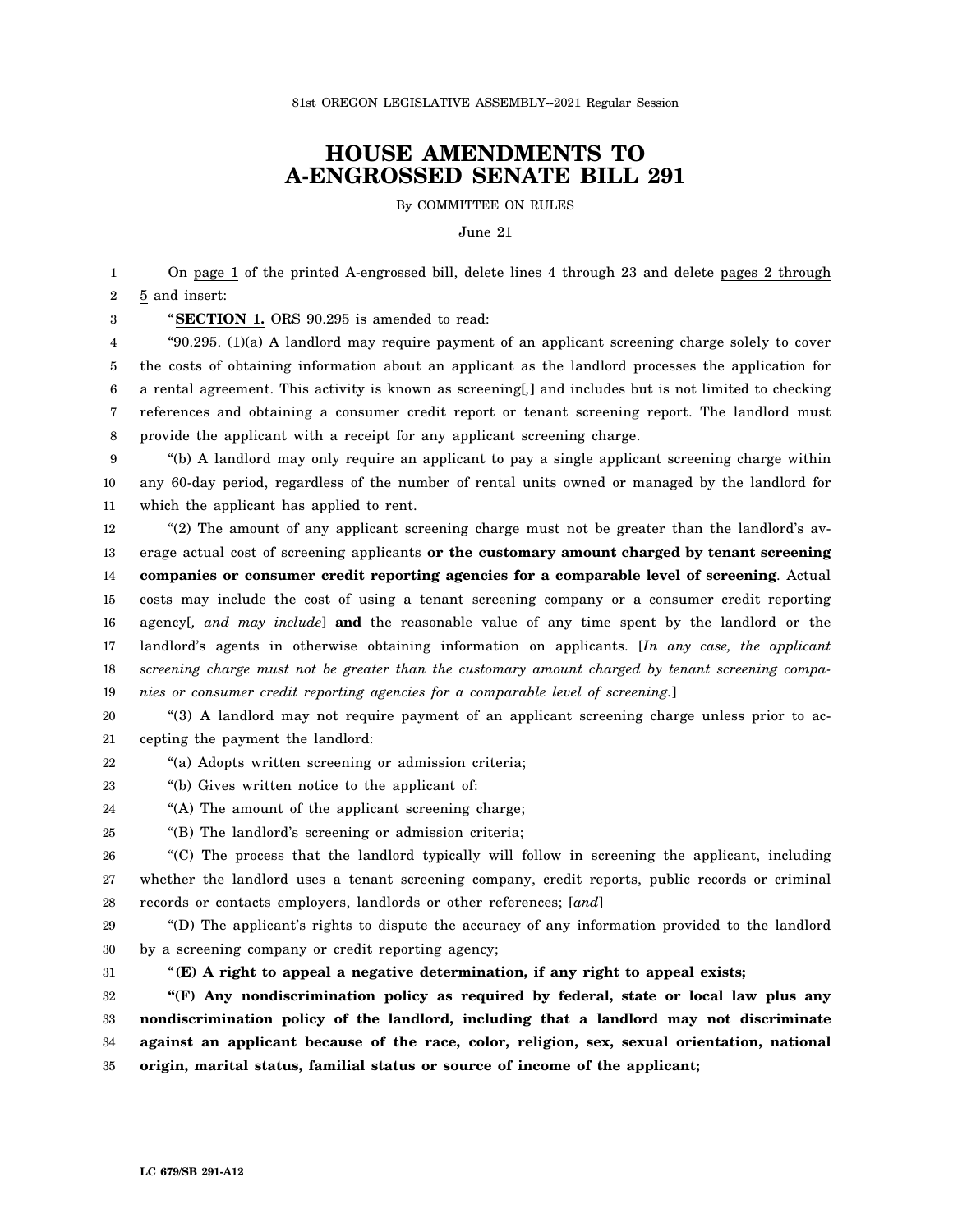1 2 3 **"(G) The amount of rent the landlord will charge and the deposits the landlord will require, subject to change in the rent or deposits by agreement of the landlord and the tenant before entering into a rental agreement; and**

4 5 **"(H) Whether the landlord requires tenants to obtain and maintain renter's liability insurance and, if so, the amount of insurance required; and**

6 7 8 9 10 11 12 "(c) Gives actual notice to the applicant of an estimate, made to the best of the landlord's ability at that time, of the approximate number of rental units of the type, and in the area, sought by the applicant that are, or within a reasonable future time will be, available to rent from that landlord. The estimate shall include the approximate number of applications previously accepted and remaining under consideration for those units. A good faith error by a landlord in making an estimate under this paragraph does not provide grounds for a claim under subsection  $[(8)(b)]$  **(6)(b)** of this section[*;*]**.**

13 14 15 "[*(d) Gives written notice to the applicant of the amount of rent the landlord will charge and the deposits the landlord will require, subject to change in the rent or deposits by agreement of the landlord and the tenant before entering into a rental agreement; and*]

16 17 "[*(e) Gives written notice to the applicant whether the landlord requires tenants to obtain and maintain renter's liability insurance and, if so, the amount of insurance required.*]

18 19 20 21 22 23 24 25 "[*(4) Regardless of whether a landlord requires payment of an applicant screening charge, if a landlord denies an application for a rental agreement by an applicant and that denial is based in whole or in part on a tenant screening company or consumer credit reporting agency report on that applicant, the landlord shall give the applicant actual notice of that fact at the same time that the landlord notifies the applicant of the denial. Unless written notice of the name and address of the screening company or credit reporting agency has previously been given, the landlord shall promptly give written notice to the applicant of the name and address of the company or agency that provided the report upon which the denial is based.*]

26 27 28 29 "[*(5) Except as provided in subsection (4) of this section, a landlord need not disclose the results of an applicant screening or report to an applicant, with respect to information that is not required to be disclosed under the federal Fair Credit Reporting Act. A landlord may give to an applicant a copy of that applicant's consumer report, as defined in the Fair Credit Reporting Act.*]

30 31 32 "[*(6)*] **(4)** Unless the applicant agrees otherwise in writing, a landlord may not require payment of an applicant screening charge when the landlord knows or should know that no rental units are available at that time or will be available within a reasonable future time.

33 34 "[*(7)*] **(5)** A landlord that requires an applicant screening charge must refund the applicant screening charge to the applicant within a reasonable time if the landlord:

35 "(a) Fills the vacant dwelling unit before screening the applicant; or

"(b) Does not screen the applicant for any reason.

36

37 38 " $[(8)(a)]$  (6)(a) An applicant may not recover an applicant screening charge from the landlord if the [*tenant*] **applicant** refuses an offer from the landlord to rent the dwelling unit.

39 "(b) The applicant may recover from the landlord twice the amount of any applicant screening

40 charge paid, plus \$150, if:

41 42 "(A) The landlord fails to comply with this section with respect to the applicant's screening or screening charge; or

43 44 "(B) The landlord does not conduct a screening of the applicant for any reason and fails to refund an applicant screening charge to the applicant within a reasonable time.

45 "**SECTION 2.** ORS 90.303 is amended to read: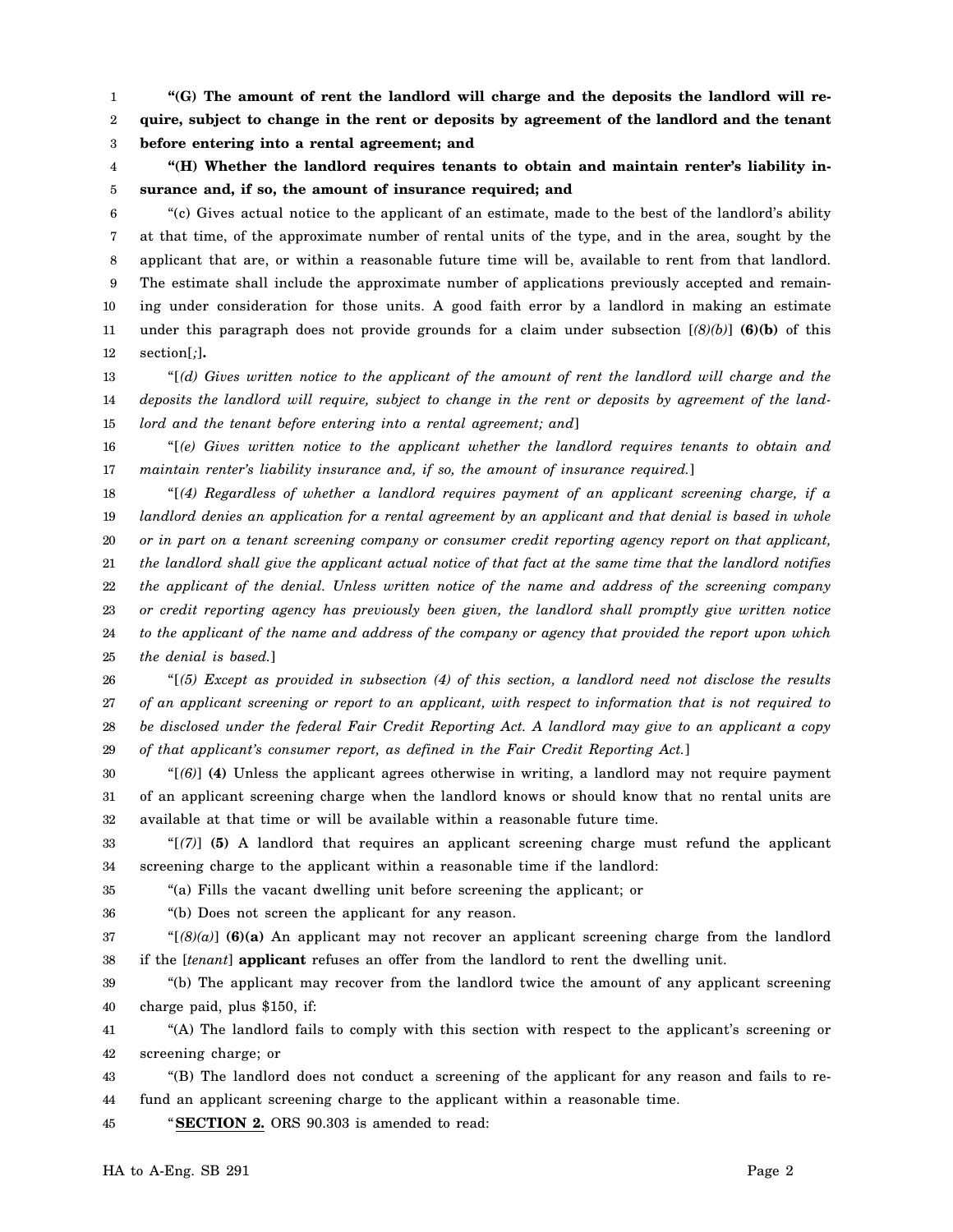1 2 "90.303. (1) When evaluating an applicant, a landlord may not consider [*an*] **a previous** action to recover possession pursuant to ORS 105.105 to 105.168 if the action:

3 4 "(a) Was dismissed or resulted in a general judgment for the applicant before the applicant submits the application.

5 6 "(b) Resulted in a general judgment against the applicant that was entered five or more years before the applicant submits the application.

7 8 9 10 "(2) When evaluating the applicant, a landlord may [*not*] consider a previous arrest of the applicant [*if the arrest did not result in a conviction. This subsection does not apply*] **only** if the arrest [*has*] resulted in charges for criminal [*behavior*] **conduct** as described in subsection (3) of this section [*that have not been dismissed at the time the applicant submits the application.*] **and:**

11

29

**"(a) The applicant was convicted of the charges; or**

12 13 **"(b) The charges are pending and the applicant is not presently participating in a diversion, conditional discharge or deferral of judgment program on the charges.**

14 15 16 "(3) When evaluating the applicant, the landlord may [*not*] consider criminal [*conviction and charging history unless the conviction or pending charge is*] **convictions or pending charges only** for conduct that **is presently illegal in this state and** is:

17 18 "(a) A drug-related crime, but not including convictions based solely on the use or possession of marijuana;

19 "(b) A person crime;

20 "(c) A sex offense;

21 "(d) A crime involving financial fraud, including identity theft and forgery; or

22 23 "(e) Any other crime if the conduct for which the applicant was convicted or charged is of a nature that would adversely affect:

24 "(A) Property of the landlord or a tenant; or

25 26 "(B) The health, safety or right to peaceful enjoyment of the premises of residents, the landlord or the landlord's agent.

27 28 "(4) When evaluating an applicant, a landlord may not consider the possession of a medical marijuana card or status as a medical marijuana patient.

"**SECTION 3.** ORS 90.304 is amended to read:

30 31 32 33 34 "90.304. (1) If a landlord [*requires an applicant to pay an applicant screening charge and the application is denied, or if an applicant makes a written request following the landlord's denial of an application,*] **denies an application after the landlord's application of screening or admissions criteria, within 14 days of the denial** the landlord must [*promptly*] provide the applicant with a written statement of one or more reasons for the denial.

35 36 37 "(2) The landlord's statement of reasons for denial required by subsection (1) of this section may consist of a form with one or more reasons checked off. The reasons may include, but are not limited to, the following:

38 "(a) Rental information, including:

39 "(A) Negative or insufficient reports from references or other sources.

40 41 "(B) An unacceptable or insufficient rental history, such as the lack of a reference from a prior landlord.

42 43 44 "(C) A prior action for possession under ORS 105.105 to 105.168 that resulted in a general judgment for the plaintiff or an action for possession that has not yet resulted in dismissal or general judgment.

45 "(D) Inability to verify information regarding a rental history.